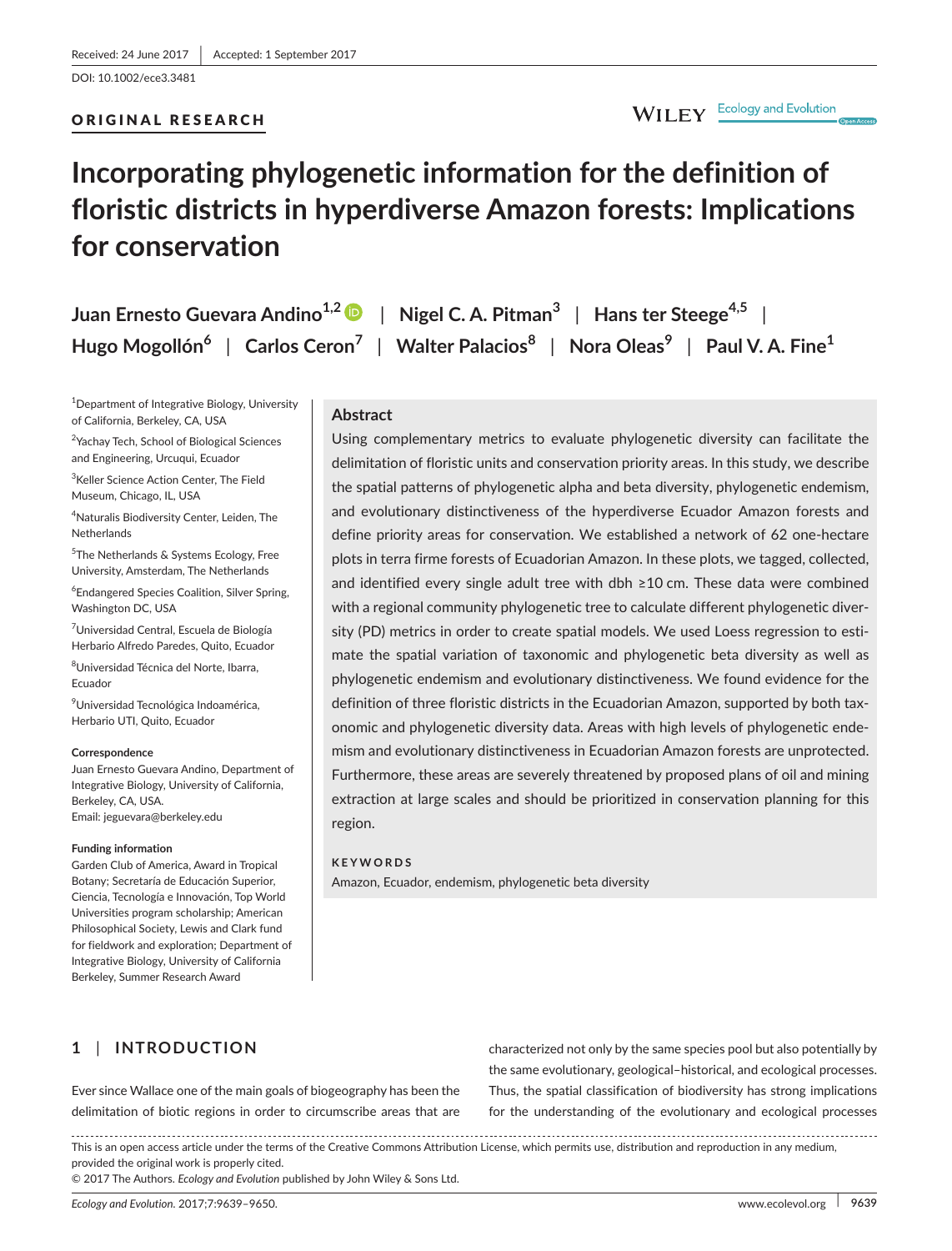**9640 WII FY** Ecology and Evolution **and Experiment COUEVARA ET AL.** 

underlying patterns of alpha and beta diversity (Kreft & Jetz, 2010; Li, Kraft, Yang, & Wang, 2015).

Located within the South America's Piedmonte del Napo region, the Ecuadorian Amazon has been recognized as one of the most biodiverse areas around the world (Bass et al., 2010; Funk, Caminer, & Ron, 2012; Myers, Mittermeier, Mittermeier, Da Fonseca, & Kent, 2000) and is especially famous for possessing the highest levels of tree and shrub diversity across the Amazon basin (Pitman et al., 2001; ter Steege et al., 2013, 2016; Valencia et al.,2004). Floristic inventories in the Ecuadorian Amazon have also been influential in our understanding of the concept of hyperdominance and patterns of relative abundance of species in the Amazon as well as floristic disruptions triggered by geology (Higgins et al., 2011; Pitman et al. 2008), suggesting that the assembly of the lowland Amazonian tree flora is the result of the interplay between edaphic specialization mediated by geological history and oligarchic tree communities. However, besides these efforts to determine both floristic and abundance patterns in Ecuador Amazon tree flora (Macía & Svenning, 2005; Pitman, Jorgensen, Williams, Leon-Yanez, & Valencia, 2002; Pitman et al., 2001; Valencia et al., 2004), our understanding of the Ecuadorian Amazonian flora is quite limited due to significant geographic gaps in floristic assessments across the region. To date, the most complete floristic assessment of the Ecuadorian Amazon used both herbarium data and a one-hectare plot network to delineate four floristic subregions (Guevara et al., 2016a). However, there has been no systematic attempt to define floristic regions using approaches that include both compositional and phylogenetic diversity, which is likely to provide additional insights to improve researchbased conservation policies Honorio.

In his pioneering work, Faith (1992) posited the concept of phylogenetic diversity as the sum of branch lengths of a phylogenetic tree along a minimum spanning path connecting the tips of the tree present in a location to its root. This measure has been the cornerstone of subsequent methods looking for the identification of regions of highphylogenetic endemism and/or evolutionary distinctiveness (Forest et al., 2007; Mishler et al., 2014; Redding & Moers, 2006; Rosauer, Laffan, Crisp, Donnellan, & Cook, 2009). Applied in a biogeographicalconservation context PD provides a way to detect regions that contain assemblages of species that share the same evolutionary history and help us to elucidate the historical events that may have shaped these assemblages (Kraft, Baldwin, & Ackerly, 2010; Whittaker et al., 2005). Recent works have developed indexes such as Phylogenetic Endemism (WPE) defined as the sum of the branch lengths' geographic range that a clade of the regional phylogenetic tree occupies in a particular region (Rosauer et al., 2009). Because phylogenetic endemism works as an analogy of weighted endemism described as a relative measure of endemism, we can use this index to better understand floristic changes across regions and simultaneously define conservation priority areas more effectively than using taxonomy alone (Laffan, Lubarsky, & Rosauer, 2010; Li et al., 2015).

Here, we present the results of an extensive one-hectare plot network that represents the most comprehensive spatial sampling of the trees of the Ecuadorian Amazon to date in order to evaluate the patterns of floristic affinities in this hyperdiverse region and provide insights into conservation priorities from a phylogenetic context. In addition, we address the following questions: (i) What floristic classification of the Ecuadorian Amazon do our results support? (ii) To what extent are differences in species composition (taxonomic dissimilarity) across the region congruent with differences in phylogenetic composition (phylogenetic dissimilarity)? (iii) Are regions with high-phylogenetic diversity (PD) areas with extraordinary evolutionary distinctiveness or endemism? (iv) Are areas characterized by high PD currently under formal conservation protection?

## **2** | **METHODS**

## **2.1** | **Study area**

Our study was carried out in the lowland Ecuadorian Amazon (Figure 1). We defined lowland Amazonia based on three parameters proposed as diagnostic factors for the definition of vegetation units for the Vegetation Map of Ecuador (Ministerio del Ambiente del Ecuador, 2013). The area includes two protected areas in the north, Yasuní National Park and Cuyabeno Reserve, whereas the southern portion of Ecuador Amazon contains no formal protected areas. Toward the northern portion of Yasuní National Park, the interfluvial landscape is mostly dominated by rolling hills interrupted by terrain depressions or *baixios* that vary in extent and levels of drainage (Pitman 2000). This landscape is interrupted by the Napo River that divides the most northern portion of the Ecuadorian Amazon from the rest. High and low terraces from Pleistocene origin dominate the northern and southern riverbanks of the Aguarico River, whereas the northern riverbank of the Napo River mainly consists of palmdominated swamps (Ministerio del Ambiente del Ecuador, 2013). The Pastaza River represents a geomorphological break in the landscape of Ecuador Amazon. South of this river the landscape is characterized by extensive plains of terra firme forests interspersed by swamps that are sometimes but not always dominated by palms. This area is known as the Pastaza fan which corresponds to a massive volcaniclastic alluvial fan deposited during the Holocene (Rasanen et al. 1987; Bernal et al. 2011). Finally, we sampled the lowland forests adjacent to the Cordillera del Condor, which is one of the areas of the Ecuadorian Amazon that remains most poorly explored in terms of floristic inventories. We sampled one plateau at 300–400 m on quarzitic sandstones (white sands) that represents the lowest altitude of Cordillera del Condor in Ecuadorian Amazon and also the first record of white-sand habitats for the lowland Amazon of Ecuador (The correct citation is Ministerio del Ambiente del Ecuador, 2013.).

#### **2.2** | **Tree community data**

We established a network of 62 one-hectare plots from 2000 to 2016 in the Ecuadorian Amazon including terra firme and white-sand forests (Figure 1, Table 1). Our plot network includes many areas not previously visited by botanical researchers, namely the lower portion of Cordillera del Condor (five plots) and the Pastaza river watershed in Ecuador (10 plots). In each plot, we recorded, tagged, and identified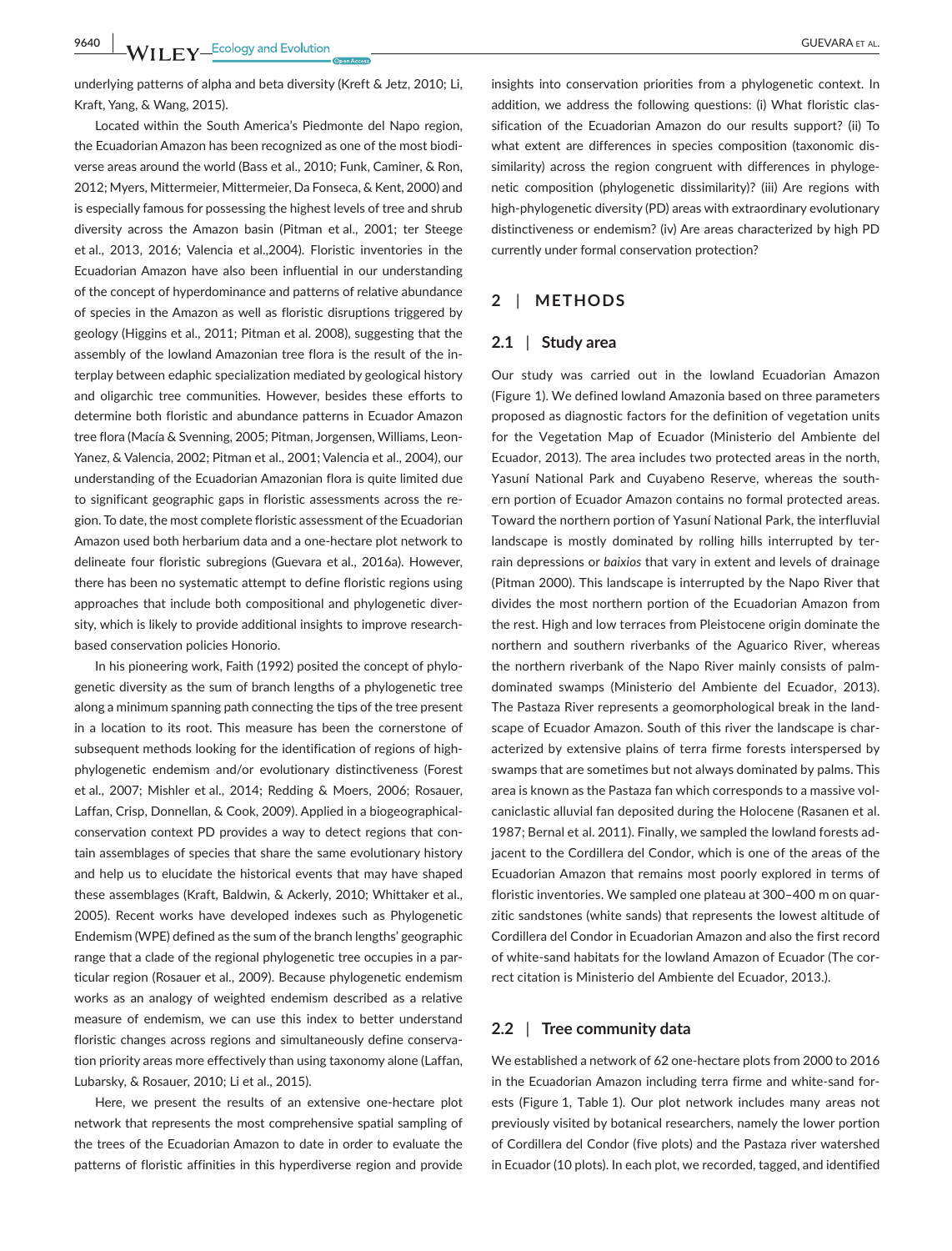

FIGURE 1 Map of locations of the 62 one-hectare plots used in this study

### TABLE 1 Results of multiple response permutation procedure and mantel tests for TBD and PBD

|                                                                               | r Mantel test | MRPP observed $\delta$<br>value | <b>MRPP</b> expected<br>delta value | Within groups A<br>statistic | p-value |
|-------------------------------------------------------------------------------|---------------|---------------------------------|-------------------------------------|------------------------------|---------|
| Phylogenetic beta diversity                                                   |               |                                 |                                     |                              |         |
| Phylogenetic beta diversity-taxonomic<br>beta diversity                       | .912          |                                 |                                     |                              | < 0.001 |
| Null phylogenetic beta diversity-taxo-<br>nomic beta diversity                | .445          |                                 |                                     |                              | 0.001   |
| Basal phylogenetic beta diversity-taxo-<br>nomic beta diversity               | .281          |                                 |                                     |                              | < 0.001 |
| Definition of three floristic regions based<br>on taxonomic beta diversity    |               | 0.754                           | 0.8012                              | 0.0645                       | .00009  |
| Definition of three floristic regions based<br>on phylogenetic beta diversity |               | 0.4827                          | 0.514                               | 0.0611                       | .00009  |

all trees with diameter at breast height (dbh) ≥10 cm. Botanical collections for every tree species were collected, and duplicates were deposited and compared with botanical specimens from five herbaria (MO, QCNE, QCA, QAP, and F). Most of the new records and new

species have been confirmed by taxonomic specialists from each group, but in other cases, our extensive experience in Amazonian tree species identification allows us to be confident about the accuracy of the taxonomy across the plot network. Finally, in order to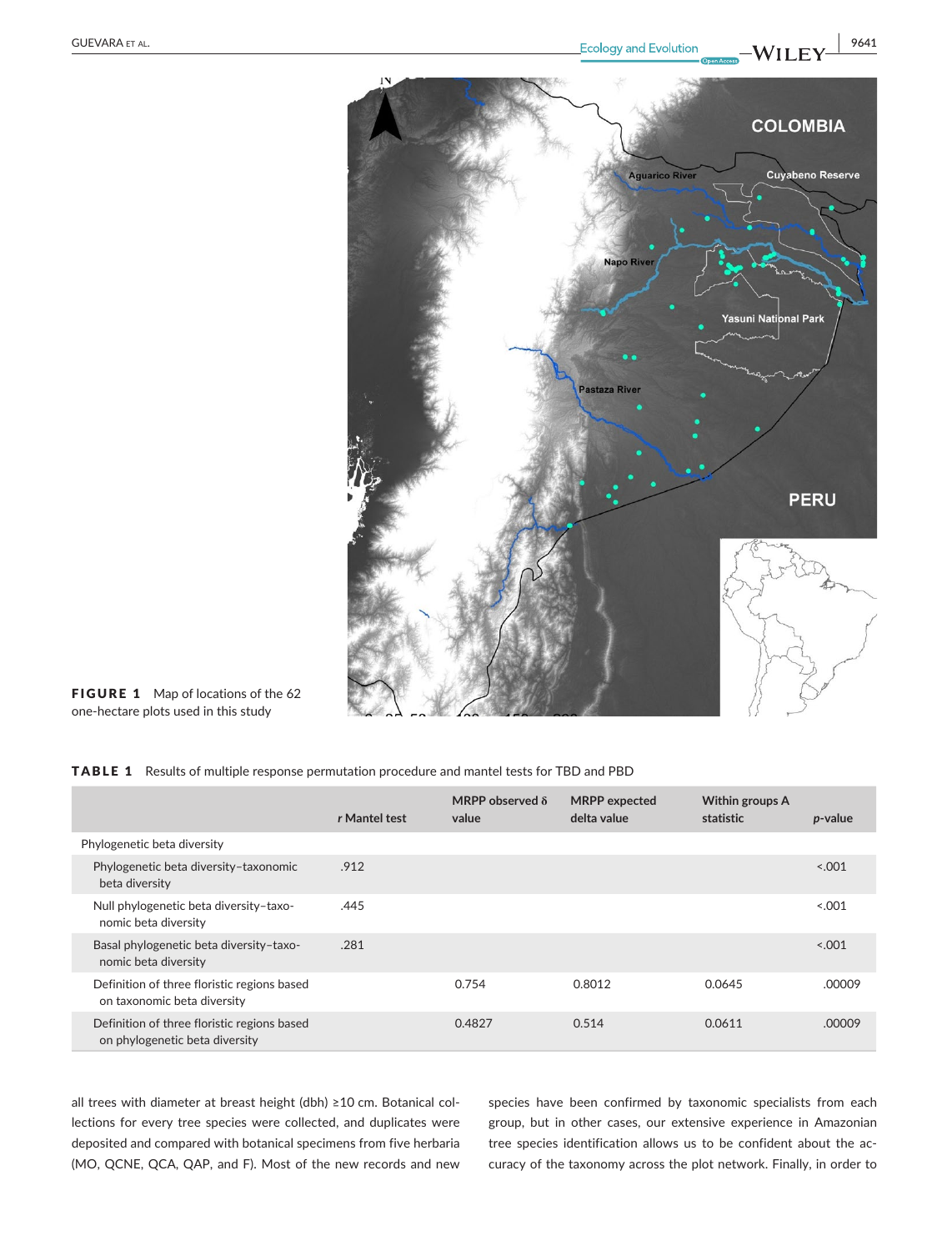**9642 WII FY** Ecology and Evolution **CUEVARA ET AL.** 

perform phylogenetic and statistical analyses, we excluded unnamed morphospecies, which have been demonstrated to have weak effects on the detection of ecological patterns (Lennon, Koleff, Grenwood, & Gaston, 2001; Lennon, Koleff, Grenwoow, & Gaston, 2004; Pos et al., 2014).

### **2.3** | **Phylogenetic tree**

We created a phylogenetic tree for 1,687 operational taxonomic units (OTUs) using as backbone the tree R20120829 (Li et al., 2015) from Phylomatic (Webb & Donoghue, 2005), which is based on the Angiosperm Phylogeny Group's system (APGIII, 2009). In order to assign branch lengths, we used the BLADJ algorithm in Phylocom (Webb, Ackerly, & Kembel, 2008) based on inferred nodes ages (Wikström, Savolainen, & Chase, 2001). Despite the fact that our regional phylogenetic tree is not fully resolved, recent studies have demonstrated that there is no significant difference between supertrees based on inferred node ages and trees using DNA in order to detect patterns at community or regional scale (Swenson, 2009).

## **2.4** | **Taxonomic and phylogenetic alpha diversity metrics**

To estimate species diversity at each location/plot, we used Fisher's alpha index which calculates the number of species in a sample relative to the number of individuals therein based on the following formula:

$$
S\!=\!\alpha\ln\,(1+\frac{n}{\alpha})
$$

Where *S* is the number of species, FA is the Fisher's value per assemblage, and *N* is the number of individuals per plot. We used the Fisher's alpha index  $(\alpha)$  based on two basic assumptions: The first one implies that tree species abundances usually follow a log series distribution and secondly the regional species pool is spatially homogeneous. Based on previous evidence, we can argue the first assumption is fulfilled (ter Steege et al., 2013), while the second assumption is still matter of debate but could be a good approximation for the Ecuadorian Amazon forests (Pitman et al.,2002). In addition, Fisher's alpha is a scale-independent estimator that has a good discriminatory power to detect richness under the assumption that the number of species tends to infinity (Schulte et al. 2005).

In order to evaluate the standardized effect size of PD in each local community, we calculated the ses.mpd value for each plot using the independent swap algorithm as the null model (Gotelli, 2000) implemented in the "picante" package in R (Kembel et al., 2010). This metric measures the standardized effect of mean pairwise phylogenetic distance between communities. Positive values over a 1.96 confidence interval determine communities were mainly structured by more closely related species (phylogenetic clustering) than expected by chance, and negative values less than −1.96 confidence interval were communities

assembled by more distantly related species than expected by chance (overdispersion) (Webb 2000)

#### **2.5** | **Taxonomic and phylogenetic beta diversity**

Investigating how phylogenetic relatedness among communities' changes across environmental and spatial gradients allows us to make inferences about the different biogeographical histories of regional species pools with the strong analytical power of phylogenies (Graham & Fine, 2008). For instance, high levels of Taxonomic Beta Diversity can be congruent with high levels of Phylogenetic Beta Diversity if allopatric speciation by vicariance has promoted geographical separation of two areas for long periods of time, which in turn has led to long disparate evolutionary histories of communities in both areas. Conversely, high levels of TBD can be related to low PBD indicating that recent events of speciation via parapatry or sympatry may be the drivers of community assembly. We must also consider that species abundances might be correlated with phylogeny if traits associated to habitat specialization allow species of one or few clades to become abundant in a particular habitat or region. Abundance-weighted phylogenetic metrics are essential to understand whether PD is concentrated in few dominant clades that would represent a great proportion of regional floras and therefore predictors of floristic breaks among regions.

TBD was calculated as the taxonomic dissimilarity between pairs of local communities (1-Sorenson index), whereas PBD was calculated with the Phylo Sorenson index as a measure of the degree of phylogenetic relatedness between pairs of local communities. In order to be consistent with the metrics used to evaluate taxonomic beta diversity, we used the complement of the Phylo Sorenson index to establish a phylogenetic dissimilarity metric (1-Phylo Sorenson) (Bryant et al., 2008; Graham, Parra, Rahbeck, & Mcguire, 2009).

In order to test whether TBD is a good predictor of PBD, we compared the observed and expected values of PBD. In order to do this, we calculated the expected values of PBD based on a null model that makes random draws from the regional species pool (here defined as the total number of species in our plot network). This null model randomizes the community data matrix with the independent swap algorithm developed by Gotelli (2000), maintaining species occurrence frequency and sample species richness. Thus, if the observed values of PBD are less than the expected values based on the null model, we infer that pairs of compared communities are composed of lineages that are closely related. Conversely, if values of PBD are greater than expected based on the null model, then pairs of communities are composed of lineages that include distant relatives. Both mantel tests and multiresponse permutation procedure were performed to test the significance of the correlation between patterns of taxonomic beta diversity and phylogenetic beta diversity as well as the significance of the difference between groups of sites based on permutation tests of among- and within-group dissimilarities (Legendre & Legendre, 2012; Mielke, 1991).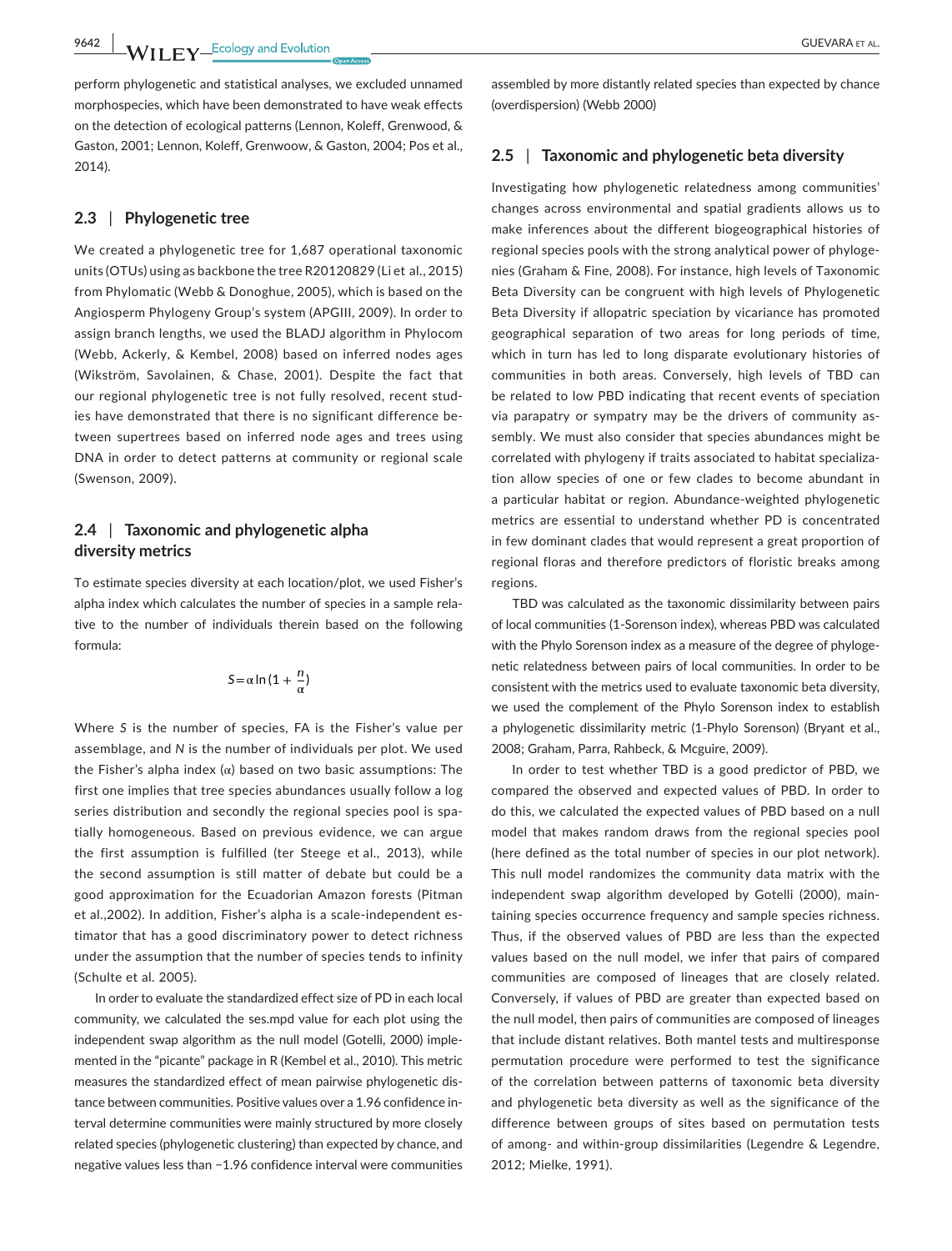## **2.6** | **Ordination**

Meta Nonmetric Multidimensional Scaling (NMDS) with both taxonomic and phylogenetic dissimilarity matrices was performed in order to have a graphical depiction of the floristic relationships of the 62 one-hectare plots in the Ecuador Amazon basin. We used the first two dimensions in the ordination and 1,000 random starting iterations in order to obtain the lowest stress value that determines the best solution for that ordination. In order to delineate floristic units based on dissimilarity, we used the two-first axes of the NMDS ordination based on both Sorenson and Phylosorenson indexes. Therefore, instead of showing the ranked values of the original dissimilarity matrix in a two-dimensional space, we show raw values of phylogenetic and taxonomic dissimilarity for both axes.

# **2.7** | **Phylogenetic endemism, evolutionary distinctiveness, and imbalance of abundance at clade level**

Finally, we calculated the weighted phylogenetic endemism, Abundance-weighted evolutionary distinctiveness (AED) and imbalance at clade level (IAC) following the algorithms developed by Rosauer et al. (2009) and Cadotte et al. (2010), respectively. Weighted phylogenetic endemism (WPE) is defined as the sum of branch lengths divided by the clade range for each branch on the spanning path linking a set of taxa to the root of the tree (Rosauer et al., 2009). AED measures the evolutionary distinctiveness of species based on abundance and phylogenetic distances according to the following formula:

$$
\text{AED} = \sum_{e \in \text{s}(\text{T},i,r)} \frac{\lambda_e}{n_e}
$$

Therefore, AED is not just proportional to the phylogenetic distances but also to the distribution of individuals in a particular *e* edge of length *k* in the set *s* (*T,i,r*) that connects species *i* to the root, *r* and *S<sub>e</sub>* are the number of species that descend from edge *e.*

Finally, the IAC index measures the relative deviation in the abundances distribution of individuals in any clade based on the null expectation that individuals are evenly partitioned between clade splits (Cadotte et al., 2010).

$$
IAC = \frac{\sum_{i=1}^{S} n_i - \gamma n_i}{v}
$$

Where *n*<sub>i</sub> is the number of lineages originating at node *k* of *v* nodes in the set *s*(*T,k,r*). This is the number of nodes between node *k* and the *r* root in the tree *T*, meanwhile  $^h$ *n*<sub>i</sub> is the expected abundance of species *i*.

# **2.8** | **Spatial models with taxonomic and phylogenetic diversity metrics**

Several software packages for the spatial analysis of biodiversity have been developed in the past 10 years (e.g., Biodiverse, GDM) (Ferrier, Manion, Elith, & Richardson, 2007; Laffan et al., 2010), radically changing and improving our understanding of the spatial distribution of both taxonomic and phylogenetic diversity. The great majority of these analyses use a moving window approach that predefine a window around a group (e.g., site collection, plots) in a dataset to then calculate appropriate statistics for each group based on the neighborhoods that fall within such window (Laffan et al., 2010). However, as a caveat one must consider that when there is not complete spatial coverage within a region there is no way to predict values of taxonomic and phylogenetic turnover across space. Therefore, we used a different approach to predict the spatial variation of both taxonomic and phylogenetic beta diversity and abundance-based metrics for taxonomic and phylogenetic diversity. In order to perform this analysis, we divided the Ecuadorian Amazon into 0.5 degree grid cells (55  $\times$  55 km) which is a spatial scale that allows us to have a balance between accuracy and detail when performing the spatial analysis (Kreft & Jetz, 2010; Keil et al. 2012). It has been demonstrated that grain size affects beta diversity estimations and that increasing grain size should produce lower beta diversity in high species richness areas (Lennon et al., 2001; Keil et al. 2012). This is mainly determined by the fact that there is an intrinsic relationship between the SAR and species turnover. In other words by increasing the grain size, there is less room for variation in species composition because more of the regional species pool is being accounted for (Lennon et al., 2001). On the other hand by reducing the grain size, we would increase the number of grid cells containing plots in contrasting habitats (terra firme vs. white sands) therefore overestimating the predicted values of both beta and phylogenetic beta diversity (Keil et al. 2012). In addition, because finer grain size could lead us to increase the sampling bias introduced by the nonuniform distribution of plots, intermediate grid cell size may avoid underestimation of phylogenetic and taxonomic beta diversity values. Moreover, while there is some level of uncertainty in the interpolation of phylogenetic metrics of unsampled or under sampled areas, we argue this may not affect the patterns we found. In fact the gra*i*n size we defined to perform our spatial analysis has been demonstrated to be appropriate to not under or overestimate predicted values of dissimilarity. In addition, because broader or finer grain size could lead us to increase the sampling bias introduced by the nonuniform distribution of plots, intermediate grid cell size may avoid underestimation of phylogenetic and taxonomic beta diversity values (Kreft & Jetz, 2010, Keil et al. 2012).

In order to avoid these bias and because our data are not presence–absence records of each grid cell we calculated the mean values of both PBD and TBD for each plot with respect any other in the plot network. Then we used these average values to perform interpolation across the region. A Loess spatial regression model was used to predict both taxonomic and phylogenetic turnover. To obtain the most accurate fit, we used default parameters for our Loess regression: a 0.75 span was used to find the best smoothing average, and a degree 2 polynomial was set to reduce variance. We used this method due to its inherent flexibility compared with other interpolation techniques. Because our data are irregularly distributed, Loess interpolation allows us to fit at the local scale individual values of taxonomic and phylogenetic diversity across space using the average of each of these values at location *x* with grid cells in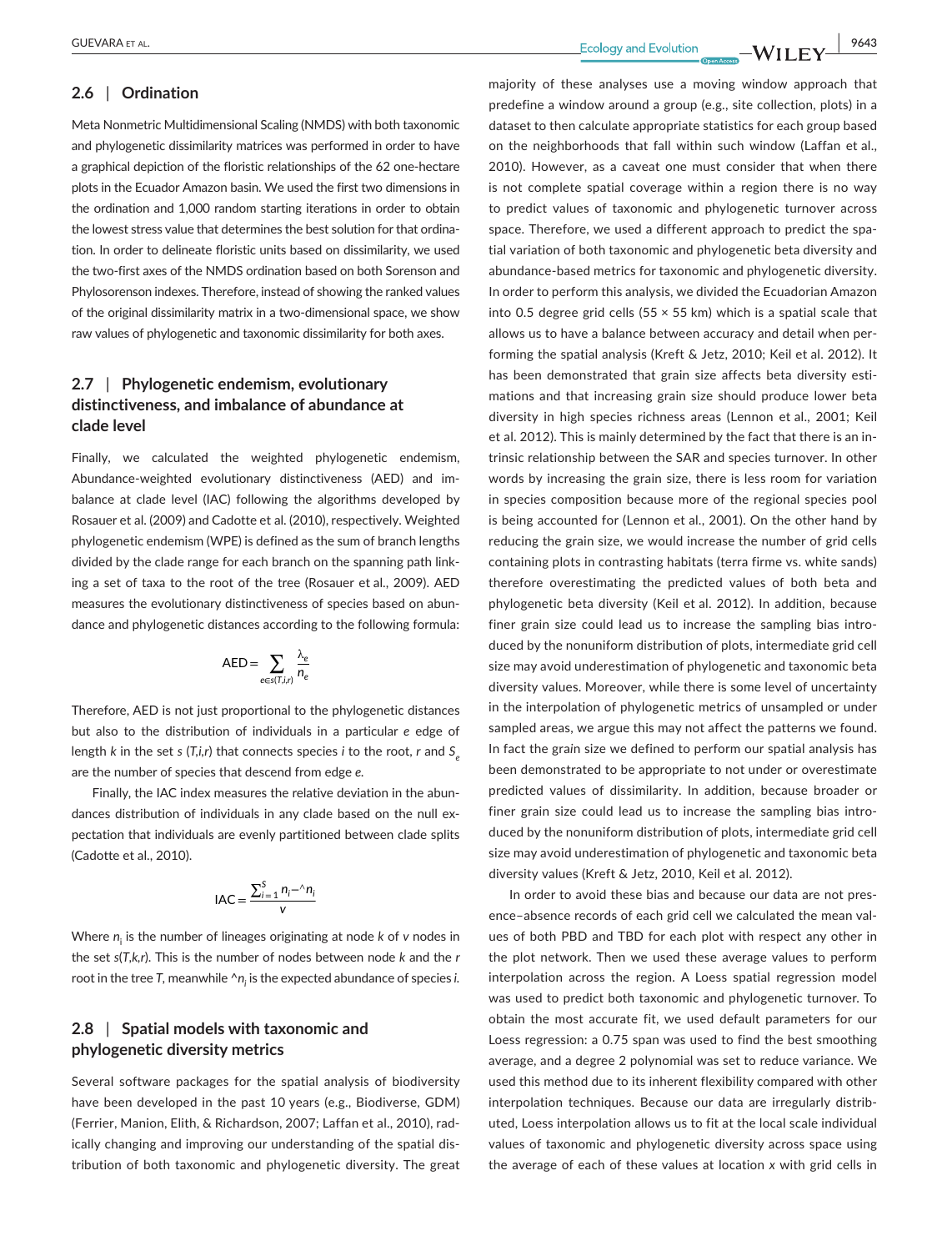**9644 MILEV\_Ecology** and Evolution **by the contract of the COLOR CONTRACT AL.** 

the neighborhood of *x*. In order to perform this, the Loess method sets the size of the neighborhood with respect to location *x* with the parameter  $\alpha$ . All the analyses were performed with the packages picante (Kembel et al., 2010), vegan (Oksanen et al.,2015) and using custom functions on the R platform.

## **3** | **RESULTS**

## **3.1** | **Alpha diversity patterns**

The highest Fisher's alpha values were found in a cluster of plots at the intersection of a latitudinal band between .5 and .8 degrees and a longitudinal band between 76 and 76.5 degrees (Fig. S1). This peak of taxonomic diversity is congruent with peaks of phylogenetic alpha diversity across the region (Fig. S1, Table 1).

### **3.2** | **Floristic affinities in the Ecuadorian Amazon**

Taxonomic-based NMDS analysis (stress function 0.1048091) led to the definition of three floristic districts (Figure 3b), and the MRPP analysis. A similar pattern was found with the phylogenetic-based nonmetric multidimensional analysis (NMDS) (stress function 0.1019252). These regions correspond to the forests located in the interfluvial areas between Aguarico-Putumayo basin (Aguarico-Putumayo basin), the interfluvial areas between the Napo and Pastaza rivers and the Cordillera del Condor lowlands (Figures 1 and 2A).

MRPP analysis based on Phylosorenson values support the delimitation of three floristically distinct units as shown by the delta values (Table 1). Thus, there is highly significant difference between groups of sites according to the biogeographical subdivision supporting the delimitation of three floristic subregions in Ecuador Amazon (Table 1).

## **3.3** | **Beta diversity patterns**

The spatial distribution of taxonomic and phylogenetic beta diversity was very similar. We found a tight correlation between TBD and PBD (*r* = .9043, *p* ≤ .001), which indicates that phylogenetic dissimilarity can be predicted by taxonomy (Table 1, Fig. S2). Nevertheless, we found a weaker correlation between taxonomy and phylogeny when the standardized ses.mpd index was included in analysis (*r* = .3016, *p* = .002). When comparing the observed values of phylogenetic turnover against the expected values based on our null model we found lower observed phylogenetic turnover than expected (Fig. S2).

## **3.4** | **Evolutionary distinctiveness and phylogenetic endemism**

High WPE values were concentrated in areas such as Condor Cordillera lowlands and the Aguarico-Putumayo basin, whereas the lowest values were concentrated in the southern portion of the Napo–Pastaza basin. The spatial distribution of WPE showed that some areas to the southeast of the Ecuadorian Amazon basin are predicted to represent areas with high-phylogenetic endemism. In general, high AED values were concentrated in areas such as Napo–Pastaza basin and the most northwestern part of this region (Figure 3F). The spatial distribution of AED shows that a great portion of the southern Ecuadorian Amazon is characterized by moderate to high levels of evolutionary distinctiveness. A different pattern arises when the spatial distribution of



FIGURE 2 Nonmetric multidimensional ordinations based on the (a) phylogenetic dissimilarity and (b) taxonomic dissimilarity for 62 onehectare plot network in terra firme forests of Ecuador Amazon. (a) Phylogenetic dissimilarity-based NMDS ordination defines three floristically distinct districts; the Aguarico-Putumayo district (green palette dots), the Napo-Pastaza district (orange palette dots), and the Cordillera del Condor lowlands (blue palette dots). (b) Taxonomic dissimilarity-based NMDS ordination defines three floristically distinct districts; the Aguarico-Putumayo district (orange palette dots), the Napo-Pastaza district (green palette dots), and the Cordillera del Condor lowlands (blue palette dots). RGB colors represent dissimilarity values plotted in the two dimensional space of the ordination. Spiders diagram represents associated groups of plots; sites are connected to the centroid of each class, in this case, a floristic region defined on the basis of the results of the mrpp analysis based on the geographic location of each plot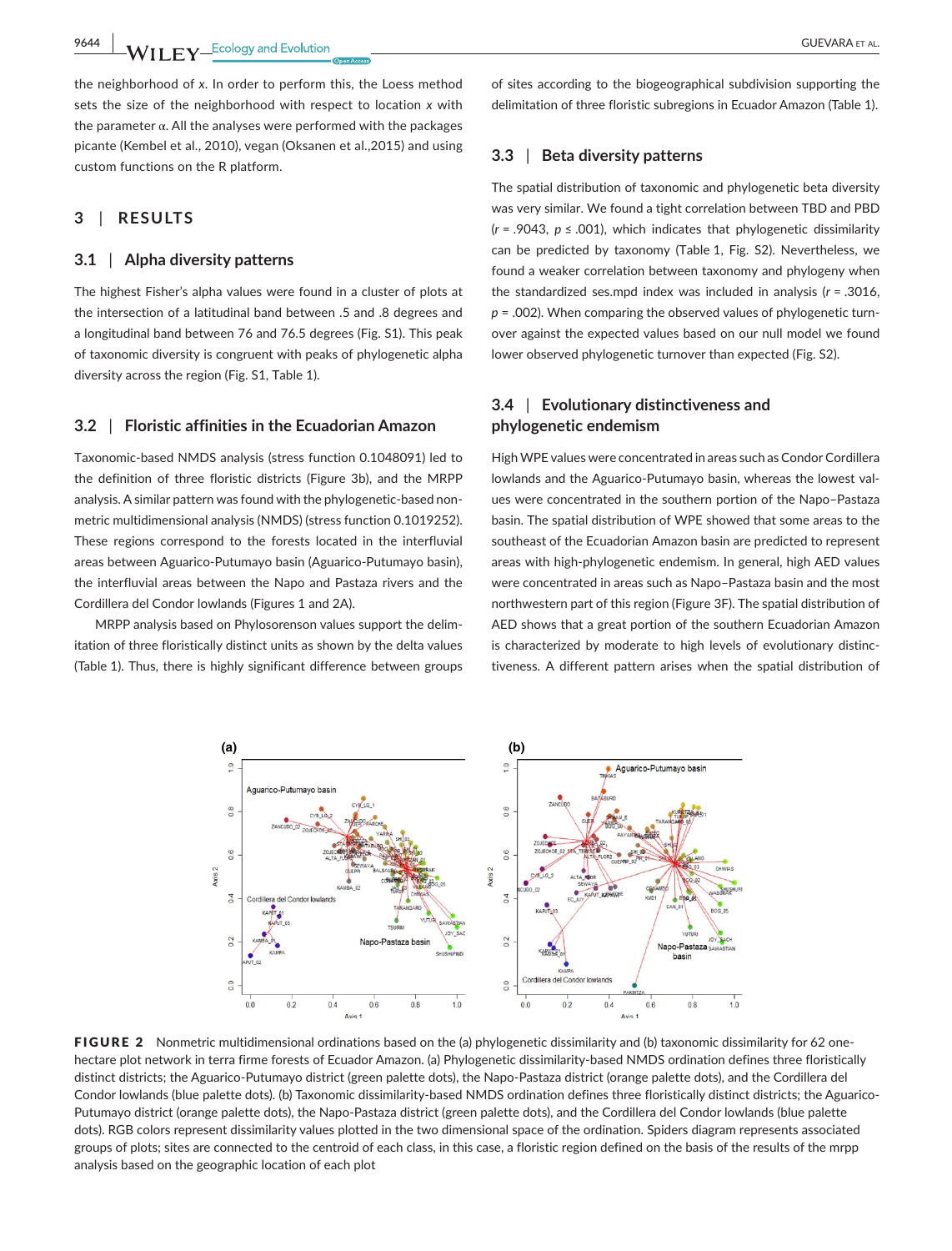

FIGURE 3 Spatial variation of different measures of phylogenetic diversity and phylogenetic beta diversity across Ecuador Amazon. Spatial interpolation was based on Loess regression with 0.5 degree grid cell span. (a) Taxonomic beta diversity measured as 1-Sorenson as a proxy of taxonomic dissimilarity. (b) Phylogenetic beta diversity measured as 1-Phylosorenson as a proxy of phylogenetic dissimilarity. (c) Null phylogenetic beta diversity measured as 1-Phylosorenson based on 1000 randomized matrices using swap algorithm. (d) Weighted Phylogenetic endemism. (e) Imbalance of Abundances at clade level and (f) Abundance-weighted evolutionary distinctiveness. Red and orange colors represent higher values for each metric, while lighter yellow and light blue colors represent lower values for each metric. The size of the dots is ranked according each metric, so lower values are presented by small sized dots and higher values for each metric correspond to larger dots

AED is considered, with low-AED values concentrated in areas that correspond to Cordillera del Condor region (Figure 3F).

We also found significant differences in the spatial distribution of Imbalance of Abundances at Clade level (IAC) (Figure 3E). This is confirmed with the spatial distribution of abundances across the Ecuadorian Amazon, as there is a disproportionate dominance of clades such as Arecaceae, Moraceae, Fabaceae, or Myristicaceae in areas of the Napo–Pastaza basin. We also found higher than predicted IAC values in regions that correspond to the lowland of Cordillera del Condor and some areas of the Pastaza fan (Figure 3E).

## **4** | **DISCUSSION**

## **4.1** | **Floristic patterns**

Our results improve a previous classification of the floristic relationships in Ecuadorian Amazon (Guevara et al. 2016), which delimited four floristic regions. We argue that previous regionalization was made on the basis of arbitrary boundaries to delimitate distinct floristic units without any statistical support. The main difference is the strong floristic affinities between the previously separated Pastaza basin and Napo-Curaray basin. While our ordination does show some degree of overlapping between the Napo–Pastaza and the Aguarico-Putumayo basins, we argue that the differences between the mean dissimilarity for each group centroid are enough to consider them as different floristic units. This is confirmed with the results of the multiresponse permutation procedure (Table 1). Because, this method allows us to deal with increasing community heterogeneity and also can help to correct the loss of sensitivity due to this fact we argue our results address properly the inherent high variation in species composition between sample units (plots).

Some groups such as *Inga, Ocotea, Pouteria, Virola, Eugenia,* and *Calyptranthes* are species-rich genera that exhibit peaks of diversity in Yasuní National Park. The spatial distribution of phylogenetic beta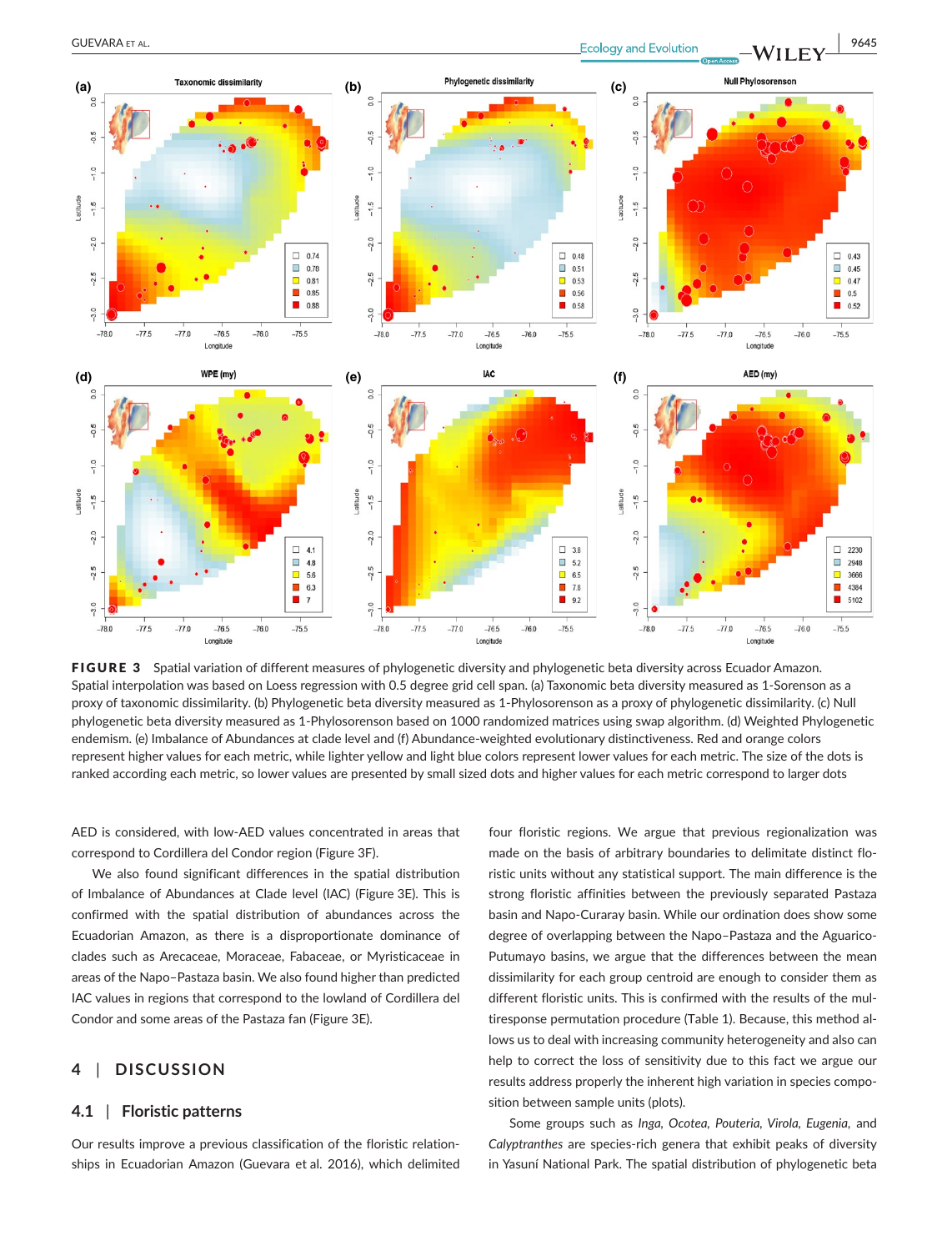**19646 WII FV** Ecology and Evolution **and Experiment COUEVARA ET AL.** 

diversity (phylogenetic dissimilarity) shows stronger patterns than expected from the null model in the most southern and northern portion of Ecuadorian Amazonia, which is congruent with the delineation of the Condor Cordillera lowlands and the Aguarico-Putumayo as distinct floristic districts. Some elements from regions with biogeographic affinities with the Guiana Shield have been recorded only in the northern portion of the Aguarico-Putumayo basin, and these unusual trees include genera such as *Sterigmapetalum, Chaunochiton, Neoptychocarpus Macoubea, Podocalyx, Pogonophora, Bothryarrena, Clathrotropis, Ruizterania,* and *Neocalyptrocalyx*. Almost 90% of the new records in this district include species that are locally abundant in areas of the Middle Caquetá in the Colombian Amazon and in areas near Manaus, Brazil (De Oliveira and Daly 1999; De Oliveira and Mori 1999; Duque, Sánchez, Cavelier, & Duivenvoorden, 2002; Pitman et al., 2003). Thus, we think the northeastern portion of the Ecuadorian Amazon may represent the westernmost edge of Amazon with floristic influences of Central Amazonia and the Guiana Shield region and might be defined as a transitional area between these regions and the westernmost portion of the Ecuadorian Amazon that has more of an Andean floristics influence. We propose that this floristic influence may include areas of Colombian and Peruvian Amazon along a west–east axis but toward the north bank of the Napo River. This is consistent with earlier studies that have posited that a strong floristic disruption between forests located to the west and those located to the east of the Ecuador-Peru border might also represent a shift in geological formations from nutrient-rich Miocene to nutrient-poor Pleistocene-based sediments (Higgins et al., 2011; Pitman et al. 2008). Moreover, we found support for this hypothesis in a preliminary analysis comparing our plot network with a set of plots in Peruvian Amazon with strong floristic affinities with Middle Caquetá region (Pitman et al. 2008; Fig. S3). Our Loess regression model predicts high spatial turnover of lineages in the lowland forests (<500 masl) adjacent to the Cordillera del Condor district (Figure 3B.). This region is one of the most floristically distinct areas within Ecuadorian Amazon (Figure 2)*.* The confluence of several floras, including widely distributed elements of the Amazon piedmont, the flora of Guyana Shield tepuis and the region of Iquitos, Peru on mixed soils determine the patterns we found in this region. Some taxa that are predominant in this area include the genera *Centronia*, *Pachira*, *Micrandra*, *Diclinanonna*, *Parkia*, *Aspidosperma,* and *Sterigmapetalum* (Appendix S1).

## **4.2** | **Can PBD be predicted by TBD?**

Our results highlight the benefits of the use of complementary phylogenetic methods to determine strong turnover in floristic composition and also their importance for conservation purposes. We found that the observed levels of lineages turnover (PBD) are significantly lower than expected. A similar pattern has been found in two regional analyses of North American Angiosperms and whitesand forests across the Amazon basin (Guevara et al., 2016a,b; Qian, Swenson, & Zhan, 2013). Lower PBD than TBD may be the result of the spatial turnover of species that are nested in similar clades which in turn leads to floras mainly composed of the same

phylogenetic components. Our results support the hypothesis that PBD can be predicted by TBD, and lower PBD than expected based on null TBD may be suggestive of recent divergence across strong environmental gradients or biogeographic boundaries promoting speciation for subsets of regional species pool (Graham et al., 2009). Moreover, the predicted spatial distribution of PBD not only represents spatial variability in lineage composition but should also represent variability in the set of traits for subsets of the regional species pool. This suggests a potential scenario in which parapatric speciation might be a general process shaping Amazon forest composition. Nonetheless, current evidence suggests that allopatric speciation after dispersal might be a major evolutionary driver of speciation in Amazon tree lineages (Dexter et al., 2017). Therefore, it will be important to carry out subsequent research at clades levels to elucidate whether these can be considered general mechanisms for the formation of species pool in Amazonian forests (Fine & Baraloto, 2016).

# **4.3** | **Are regions with high levels of PD areas with high levels of evolutionary distinctiveness and endemism?**

The spatial distribution of WPE and PBD determined that communities located in Cordillera del Condor lowlands may be characterized by high levels of WPE and PBD meaning that there is a high replacement of lineages with short-geographic ranges compared with communities in the other floristic districts of Ecuador Amazon (Figure 3B,D). High levels of WPE can be explained by the presence of white-sand specialist taxa recently diverged from adjacent terra firme sister clades (Fine et al. 2013; Misiewicz & Fine, 2014). Low levels of AED are also congruent with this scenario because individuals corresponding to species and clades sharing low evolutionary distinctiveness may be dominant in this region (Figure 3F). Simultaneously, the spatial distribution of IAC and AED determined that communities in the Napo-Pastaza watershed exhibit the highest IAC values meaning that there is significant phylogenetic imbalance in the distribution of abundance and certain unique clades dominate this area. Moreover, because this region is also characterized by high AED values one might argue that the most abundant species and clades are sharing disproportionately long-branch lengths corresponding to common species from clades that have extremely ancient divergent times from one another. The abundance and diversity of Magnoliids, Arecaceae, and Moraceae, which are remarkably dominant in this region, might explain this pattern. Moreover, genera such as *Ocotea, Virola, Otoba,* and the monotypic palm genus *Iriartea* exhibit peaks of abundance in areas like Yasuní National Park.

Conversely, low values of AED in areas corresponding to Condor Cordillera lowlands and the adjacent forest of Pastaza fan watershed are consistent with the hypothesis that the composition of these forests is characterized by turnover of recently diverged lineages. We found that taxa dominant in the white-sand forest of the surroundings of Iquitos and the upper Morona river watershed and taxa which are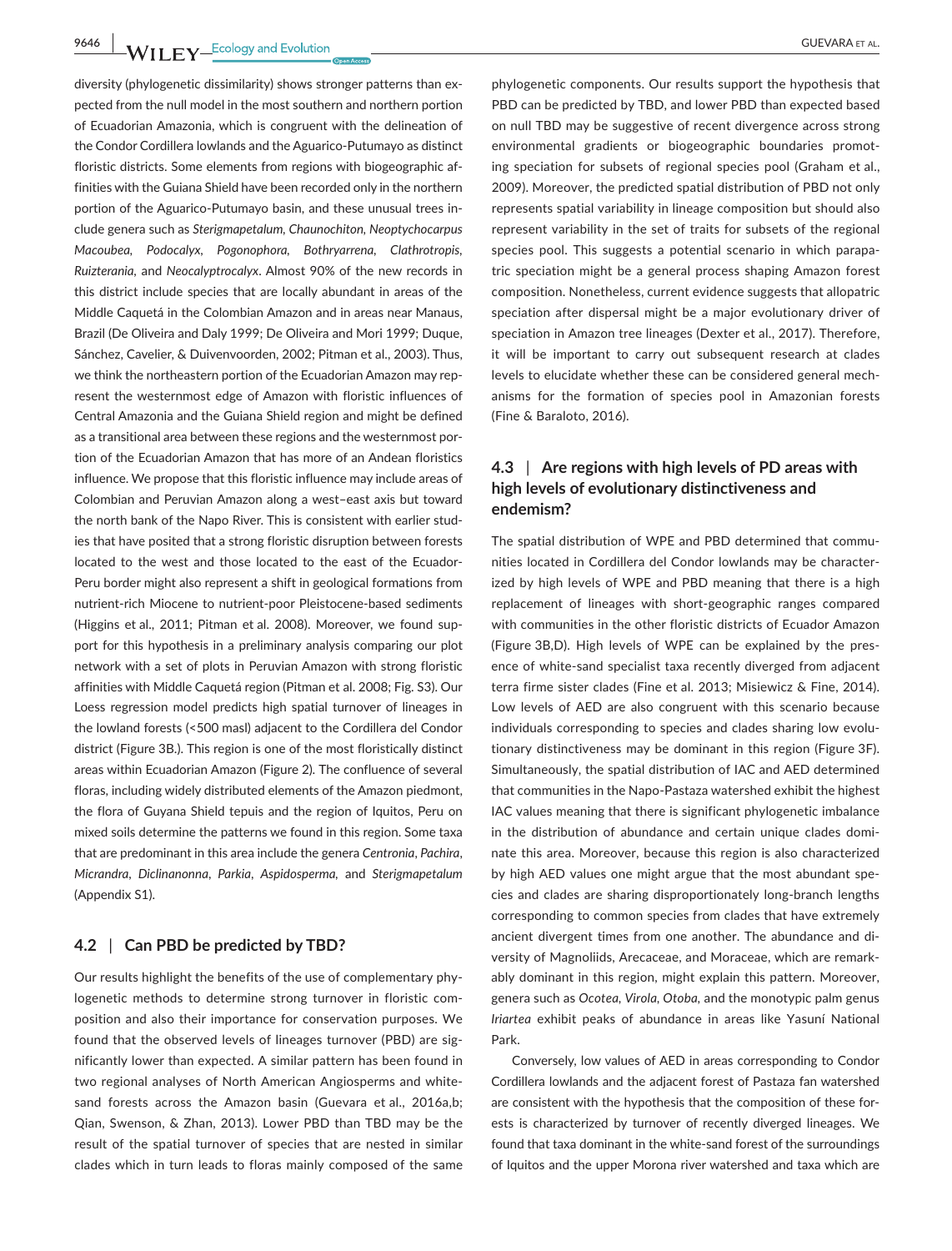also dominant in medium elevation plateaus of El Condor Cordillera are important floristic components of the regional flora of Cordillera del Condor lowlands (Fine, Garcia Villacorta, Pitman, Mesones, & Kembel, 2010). Some potential mechanisms appear to be responsible of the pattern we found, parapatric speciation across gradients of soils might trigger speciation if divergent selection promotes adaptations to different extremes of a soil gradient (Fine et al., 2013). This process could occur more rapidly than in allopatric populations if the differences in soils are extreme enough to inhibit gene flow across soil boundaries (Coyne and Orr 2004).

## **4.4** | **Implications for conservation**

The inclusion of an evolutionary approach in any analysis of beta diversity can contribute significantly to scientific research-based conservation policies. Because species-centric conservation research solely takes into consideration a snapshot of the fractal nature of the tree of life without including phylogenetic data we miss all the information that genealogical relationships between organisms can give us. Currently, many conservation priority-setting exercises tend to be solely focused on species-level data and have proved to be a poor predictor of both species richness and threatened species identification (Orme et al., 2005). We found that despite a high correlation between species richness and PD, the predicted spatial distribution that incorporates phylogenetic information shows critical new details. For example, areas that currently are unprotected and exhibit high Fisher's alpha values are also areas with relative high PD. These areas include the lowlands of Cordillera del Condor and the Pastaza fan watershed.

Regarding the predicted spatial patterns of PBD, we found that areas with high replacement of lineages could be considered as important priorities for conservation purposes because so many phylogenetically distant lineages coexist across the landscape. In the Ecuadorian Amazon, the subregions with the highest values of phylogenetic turnover correspond to areas that include national parks (e.g., Cuyabeno reserve in the Aguarico-Putumayo-Caquetá district) but also areas that are under some level of threat. For example, the lowlands of Condor Cordillera region and the Pastaza basin are regions threatened by massive plans for new hydroelectric dams, largescale gold mining projects, and oil extraction (Fine et al., 2013; Finer, Jenkins, Pimm, Keane, & Ross, 2008).

The spatial distribution of AED and WPE showed contrasting patterns with areas of the Ecuadorian Amazon that have no formal protection characterized by high levels of WEP and low levels of AED. Areas such as the Cordillera del Condor lowlands represent areas with low evolutionary distinctiveness meaning that the loss of species due to deforestation, mining or infrastructure development would represent a loss of unique lineages that have recently evolved. Furthermore, this loss would be related to the loss of lineages with restricted geographic ranges and that represent short branches of the regional phylogenetic tree. While we acknowledge that priority conservation areas have been largely defined based on high evolutionary distinctiveness (Cadote & Davies 2010; Jetz

et al. 2014), we argue that areas representing lower values of phylogenetic distinctiveness should be considered priority areas for conservation if high-phylogenetic endemism and high-lineages turnover are also present in the same area. This means that lineages recently diverged from ancestors with restricted geographic ranges are more prone to suffer extinction by shrinking populations if these lineages have not had enough time to evolve adaptations to shifts in environmental conditions (Sandel et al., 2011). Because changes in climate have been correlated with high-extinction risk in several taxonomic groups, we argue that this phenomenon could lead to high-extinction levels in the southernmost part of the Ecuadorian Amazonia.

Most of the evolutionary lineages contained in the regional species pool of Ecuador Amazon are currently harbored within National Parks. However, there are some caveats to consider. For example, 45% of Yasuní National Park, located in the Napo-Tigre watershed, overlaps with existing oil concessions, and meanwhile, 22% of the Cuyabeno Reserve in the Aguarico-Putumayo-district is currently also open for oil concessions (Lessmann, Fajardo, Munoz, & Bonaccorso, 2016). Even more alarming is the fact that 19 of the 25 ecosystems of lowland Ecuador Amazon are found within areas that are open for oil exploration, particularly toward the southern portion of the Pastaza fan watershed and Cordillera del Condor lowlands where Ecuador's greatest amount of evolutionary distinctiveness and phylogenetic endemism is concentrated.

Recently, Lessmann, Munoz, and Bonaccorso (2014) assigned a low-to-medium range in conservation priority to areas that correspond to the southern floristic districts we described here as regions containing both unique and geographically restricted evolutionary information. The approach used by these authors to define conservation priorities areas included richness maps based on species distribution models and maps of environmental vulnerability. However, we think that our results represent significant improvements upon these models. Here, we have demonstrated that areas with low AED values could be assigned as areas of mid-tohigh levels of priority in a conservation context if the same areas exhibit high values of WPE, PBD. Moreover, we have shown that areas characterized by the dominance of recently diverged lineages with restricted ranges correspond to floristically unique units located toward the south of the Ecuadorian Amazon. Our finding that the turnover in species composition in areas with high endemism is due to species with low-phylogenetic distinctiveness, suggests that recent speciation has led to high-beta diversity. This is consistent with a model by which speciation processes are highly dynamic and correspond to the evolution of habitat diversity and/ or climate changes during the Pleistocene, in the last 2 million of years. We argue that conservation of these areas is particularly critical in order to maximize the preservation of the evolutionary processes that underlie the origin of Ecuador's extraordinarily high tree diversity. This highlights the necessity to develop new conservation plans for this region taking into account the current and potential pervasive negative effects of mining, dam construction, and oil extraction.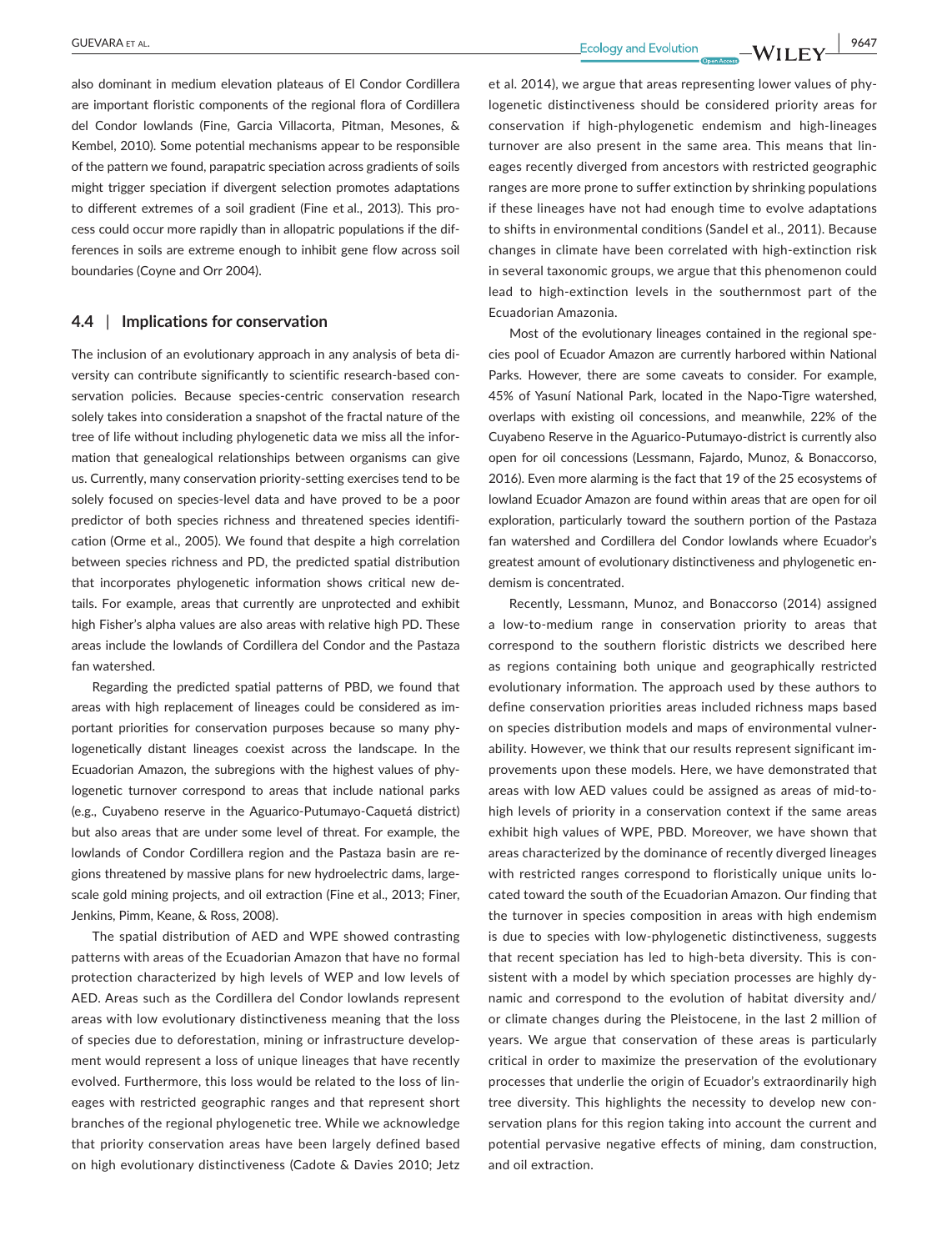## **ACKNOWLEDGMENTS**

This work was benefited by the Lewis and Clark Fund from the American Philosophical Society, the Garden Club of America award for Tropical Botany, the National Secretary of Science, and Technology of Ecuador (Senescyt) grant for field research and the Summer Research Award from the University of California, Berkeley. We are also indebted to the Shuar, Shiwiar, Achuar, Waorani, and Kichwa indigenous communities of the Ecuadorian Amazon, without whose support this work would have been impossible to carry out. Milton Tirado, Ophelia Wong, and Rodrigo Sierra collected data for three plots (Juyuintsa, Yutsuntsa and Sawastian). David Ackerly provided valuable suggestions to improve the manuscript. We thank the Ministry of Environment of Ecuador for granting permit MAE-DNB-CM-2015-0017.

#### **AUTHOR CONTRIBUTIONS**

J.E.G. conceived the idea, analyzed data, and wrote the manuscript, P.V.A.F. reviewed and contributed to the writing of the manuscript, H.T.S. contributed with scripts in R to analyze data. All authors read and approved the final version of the manuscript.

### **CONFLICT OF INTEREST**

None declared.

## **ORCID**

*Juan Ernesto Guevara Andino* [http://orcid.](http://orcid.org/0000-0002-5433-6218) [org/0000-0002-5433-6218](http://orcid.org/0000-0002-5433-6218)

#### **REFERENCES**

- APG III (2009). An update of the Angiosperm Phylogeny Group classification for the orders and families of flowering plants: APG III. *Botanical Journal of the Linnean Society*, *161*, 105–121.
- Bass, S. M., Finner, M., Jenkins, C. N., Kreft, H., Cisneros-Heredia, D. F., McCraken, S., … Kunz, T. H. (2010). Global conservation significance of Ecuador's Yasunı′ National Park. *PLoS One*, *5*(1), 1–22.
- Bernal, C., Christophoul, F., Darrozes, J., Soula, J.-C., Baby, P., & Burgos, J. (2011). Late Glacial and Holocene avulsions of the Rio Pastaza Megafan (Ecuador–Peru): frequency and controlling factors. *International Journal of Earth Sciences*, *100*, 1759–1782.
- Bryant, J. A., Lamanna, C., Morlon, H., Kerkhoff, A. J., Enquist, B., & Green, J. (2008). Microbes on mountainsides: Contrasting elevational patterns of bacterial and plant diversity. *Proceedings of the National Academy of Science of the USA*, *105*, 11505–11511.
- Cadotte, M. W., & Davies, T. J. (2010). Rarest of the rare: Advances in combining evolutionary distinctiveness and scarcity to inform conservation at biogeographical scales. *Diversity and Distributions*, *16*, 376–385.
- Cadotte, M. W., Davies, T. J., Regetz, J., Kembel, S. W., Cleland, E., & Oakley, T. H. (2010). Phylogenetic diversity metrics for ecological communities: Integrating species richness, abundance and evolutionary history. *Ecology Letters*, *13*, 96–105.
- Coyne, J. A., & Orr, H. A. (2004). *Speciation*. Sunderland, MA: Sinauer Associates.

De Oliveira, A., & Daly, D. (1999). Geographic distribution of tree species occurring in the region of Manaus, Brazil: implications for regional diversity and conservation. *Biodiversity & Conservation*, *8*(9), 1245–1259.

*Sciences of the USA*, *114*, 2645–2650.

- De Oliveira, A., & Mori, S. (1999). A central Amazonia terra firme forest. I. High tree species richness on poor soils. *Biodiversity & Conservation*, *8*, 1219–1244.
- Duque, A., Sánchez, M., Cavelier, J., & Duivenvoorden, J. F. (2002). Different floristic patterns of woody understorey and canopy plants in Colombian Amazonia. *Journal of Tropical Ecology*, *18*, 499–525.
- Faith, D. P. (1992). Conservation evaluation and phylogenetic diversity. *Biological Conservation*, *61*, 1–10.
- Ferrier, S., Manion, G., Elith, J., & Richardson, K. (2007). Using generalized dissimilarity modelling to analyse and predict patterns of beta diversity in regional biodiversity assessment. *Diversity and Distributions*, *13*, 252–264. <https://doi.org/10.1111/j.1472-4642.2007.00341>
- Fine, P. V. A., & Baraloto, C. (2016). Habitat Endemism in white-sand forests: Insights into the mechanisms of lineage diversification and community assembly of the Neotropical Flora. *Biotropica*, *48*, 24–33.
- Fine, P. V. A., Garcia Villacorta, R., Pitman, N. C. A., Mesones, I., & Kembel, S. (2010). A floristic study of the white sand forests of Peru. *Annals of the Missouri Botanical Garden*, *97*, 283–305.
- Fine, P. V. A., Zapata, F., Daly, D., Mesones, I., Misiewicz, T., Cooper, H., & Barbosa, C. E. (2013). The importance of environmental heterogeneity and spatial distance in generating phylogeographic structure in edaphic specialist and generalist tree species of Protium (Burseraceae) across the Amazon Basin. *Journal of Biogeography*, *40*, 646–661. [https://doi.or](https://doi.org/10.1111/j.1365-2699.2011.02645) [g/10.1111/j.1365-2699.2011.02645](https://doi.org/10.1111/j.1365-2699.2011.02645)
- Finer, M., & Jenkins, C. (2012). Proliferation of hydroelectric dams in the Andean Amazon and implications for Andes-Amazon connectivity. *PLoS One*, *7*(4), e35126.
- Finer, M., Jenkins, C. N., Pimm, S. L., Keane, B., & Ross, C. (2008). Oil and gas projects in the western Amazon: Threats to wilderness, biodiversity, and indigenous peoples. *PLoS One*, *3*, e2932.
- Forest, F., Grenyer, R., Rouget, M., Davies, T. J., Cowling, R. M., Faith, D. P., … Savolainen, V. (2007). Preserving the evolutionary potential of floras in biodiversity hotspots. *Nature*, *445*, 757–760.
- Funk, W. C., Caminer, M., & Ron, S. (2012). High levels of cryptic species diversity uncovered in Amazonian frogs. *Proceedings of the Royal Society of London, B, Biological Sciences*, *279*, 1806–1814.
- Gotelli, N. (2000). Null model analysis of species co-occurrence patterns. *Ecology*, *81*(9), 2606–2621.
- Graham, C. H., & Fine, P. V. A. (2008). Phylogenetic beta diversity: Linking ecological and evolutionary processes across space in time. *Ecology Letters*, *11*, 1265–1277.
- Graham, C. H., Parra, J. L., Rahbeck, C., & Mcguire, J.A. (2009). Phylogenetic structure in tropical hummingbird communities. *Proceedings of the National Academy of Sciences of the USA*, *106*, 19673–19678.
- Guevara, J. E., Mogollon, H., Pitman, N. C. A., Ceron, C., Palacios, W., & Neill, D. (2016a). In press. A floristic assessment of the Ecuador Amazon tree flora. In R. W. Myster (Ed.), *Forest structure, function and dynamics in Western Amazonia* (pp. 27–52). Chichester, UK: John Wiley & Sons Limited.
- Guevara, J. E., Damasco, G., Baraloto, C., Fine, P. V. A., Peñuela, M. C., Castilho, C., … ter Steege, H. (2016). Low phylogenetic beta diversity and geographic neo-endemism in Amazonian white-sand forests. *Biotropica*, *48*, 34–46.
- Higgins, M., Ruokolainen, K., Tuomisto, H., Llerena, N., Cardenas, G., Phillips, O., … Rassanen, M. (2011). Geological control of floristic composition in Amazonian forests. *Journal of Biogeography*, *38*, 2136–2149.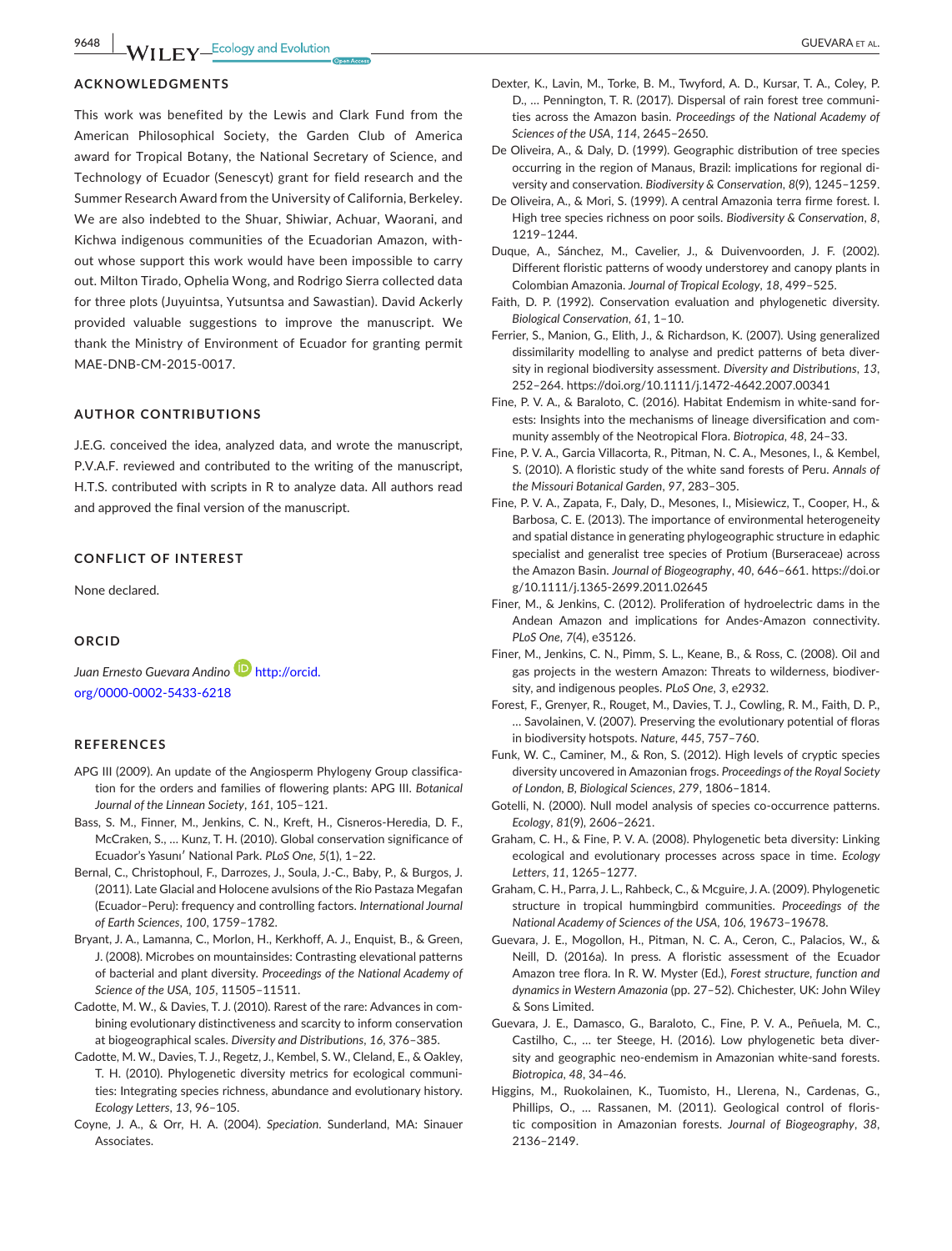- Honorio Coronado, E., Dexter, K. G., Pennington, R. T., Chave, J., Lewis, S. L., Alexiades, M., … Phillips, O. L. (2015). Phylogenetic diversity of Amazonian tree communities. *Diversity and Distribution*, *21*, 1295–1307.
- Jetz, W., Thomas, G., Joy, J. B., Redding, D. W., Hartmann, K., & Mooers, A. O. (2014). Global distribution and conservation of evolutionary distinctness in birds. *Current Biology*, *24*, 919–930.
- Keil, P., Schweiger, O., Kuhn, I., Kuussaari, M., Kunin, W. E., Settele, J., … Storch, D. (2012). Patterns of beta diversity in Europe: the role of climate, land cover and distance across scales. *Journal of Biogeography*, *39*, 1473–1486.
- Kembel, S. W., Cowan, P. D., Helmus, M. R., Cornwell, W. K., Morlon, H., Ackerly, D. D., … Webb, C. O. (2010). Picante: R tools for integrating phylogenies and ecology. *Bioinformatics*, *26*, 1463–1464.
- Kraft, N. J. B., Baldwin, B. G., & Ackerly, D. (2010). Range size, taxon age and hotspots of neoendemism in the California flora. *Diversity and Distribution*, *16*, 403–413.
- Kreft, H., & Jetz, W. (2010). A framework for delineating biogeographical regions based on species distributions. *Journal of Biogeography*, *37*, 2029–2053.
- Laffan, S. W., Lubarsky, E., & Rosauer, D. F. (2010). Biodiverse, a tool for the spatial analysis of biological and related diversity. *Ecography*, *33*, 643–647.
- Legendre, P., & Legendre, L. (2012). *Numerical ecology* (3rd ed.). Amsterdam: Elsevier Scientific Publishing Company.
- Lennon, J. J., Koleff, P., Grenwood, J. J. D., & Gaston, K. J. (2001). The geographical structure of British bird distributions: Diversity, spatial turnover and scale. *Journal of Animal Ecology*, *70*, 966–979.
- Lennon, J. J., Koleff, P., Grenwoow, J. D., & Gaston, K. J. (2004). Contribution of rarity and commonness to patterns of species richness. *Ecology Letters*, *7*, 81–87.
- Lessmann, J., Fajardo, K., Munoz, J., & Bonaccorso, E. (2016). Large expansion of oil industry in the Ecuadorian Amazon: Biodiversity vulnerability and conservation alternatives. *Ecology and Evolution*, *6*(14), 4997–5012.
- Lessmann, J., Munoz, J., & Bonaccorso, E. (2014). Maximizing species conservation in continental Ecuador: A case of systematic conservation planning for biodiverse regions. *Ecology and Evolution*, *4*(12), 2410–2422.
- Li, R., Kraft, N. J. B., Yang, J., & Wang, Y. (2015). A phylogenetically informed delineation of floristic regions within a biodiversity hotspot in Yunnan, China. *Scientific Reports*, *5*, 9396.
- Macía, J. M., & Svenning, J. C. (2005). Oligarchic dominance in western Amazonian plant communities. *Journal of Tropical Ecology*, *21*, 613–626.
- Mielke, P. W. Jr (1991). The application of multivariate permutation methods based on distance functions in the earth sciences. *Earth-Science Reviews*, *31*, 55–71.
- Ministerio del Ambiente del Ecuador. (2013). *Sistema de Clasificación de los Ecosistemas del Ecuador Continental*. Quito: Subsecretaría de Patrimonio Natural.
- Mishler, B. D., Knerr, N., Gonzalez-Orozco, C. E., Thornhill, A., Laffan, S. W., & Miller, J. T. (2014). Phylogenetic measures of biodiversity and neo- and paleo-endemism in Australian Acacia. *Nature Communications*, *5*, 4473.
- Misiewicz, T., & Fine, P. V. A. (2014). Evidence for ecological divergence across a mosaic of soil types in an Amazonian tropical tree: *Protium subserratum* (Burseraceae). *Molecular Ecology*, *23*, 2543–2558.
- Myers, N., Mittermeier, R. A., Mittermeier, C. G., Da Fonseca, G. A. B., & Kent, J. (2000). Biodiversity hotspots for conservation priorities. *Nature*, *403*, 853–858.
- Oksanen, J., Blanchet, F. G., Kindt, R., Legendre, P., Minchin, P. R., O'Hara, R. B., … Wagner, H. (2015). vegan: Community Ecology Package. R package version 2.3-0.
- Orme, C. D. L., Davies, R. G., Burgess, M., Eigenbrod, F., Pickup, N., Olson, V. A., … Owens, I. P. F. (2005). Global hotspots of species richness are not congruent with endemism or threat. *Nature*, *436*, 1016–1019.
- Pitman, N. C. A. (2000). A large-scale inventory of two Amazonian tree communities. PhD. Thesis. Universidad de Duke, Durham, North Carolina, USA.
- Pitman, N. C. A., Jorgensen, P. M., Williams, R. S. R., Leon-Yanez, S., & Valencia, R. (2002). Extinction-rate estimates for a modern neotropical flora. *Conservation Biology*, *16*(5), 1427–1431.
- Pitman, N. C. A., Beltrán, H., Foster, R., García, R., Vriesendorp, C., & Ahuite, M. (2003). Flora y vegetación del valle del río Yavarí. En N. C. Pitman, D. Vriesendorp, & D. Moskovits (Eds.), *Perú: Yavarí*. Rapid biological inventories report 11 (pp. 52–59). Chicago, IL: The Field Museum press.
- Pitman, N. C. A., Terborgh, J., Silman, M. R., Nuñez, P. V., Neill, D. A., Cerón, C., … Aulestia, M. (2001). Dominance and distribution of tree species in upper Amazonian terra firme forests. *Ecology*, *82*, 2101–2117.
- Pitman, N. C. A., Mogollón, H., Dávila, N., Ríos, M., García-Villacorta, R., Guevara, J., … Vásquez-Martínez, R. (2008). Tree community change across 700 km of lowland Amazonian forest from the Andean foothills to Brazil. *Biotropica*, *40*(5), 525–654.
- Pos, E., Guevara Andino, J. E., Sabatier, D., Molino, J.-F., Pitman, N., Mogollón, H., … ter Steege, H. (2014). Are all species necessary to reveal ecologically important patterns? *Ecology and Evolution*, *4*(24), 4626–4636.
- Qian, H., Swenson, N. G., & Zhan, J. (2013). Phylogenetic beta diversity of angiosperms in North America. *Global Ecology and Biogeography*, *22*, 1152–1161.
- Räsänen, M. E., Salo, J. E., & Kalliola, R. J. (1987). Fluvial perturbance in the Western Amazon Basin: Regulation by long-term sub-Andean tectonics. *Science*, *238*, 1398–1401.
- Redding, D. W., & Moers, A. (2006). Incorporating evolutionary measures into conservation prioritization. *Conservation Biology*, *20*(6), 1670–1678.
- Rosauer, D. F., Laffan, S. W., Crisp, D. M., Donnellan, S. C., & Cook, L. G. (2009). Phylogenetic endemism: A new approach to identifying geographical concentrations of evolutionary history. *Molecular Ecology*, *18*, 4061–4072.
- Sandel, B., Arge, L., Dalsgaard, B., Davies, R. G., Gaston, K. J., Sutherland, W. J., & Svenning, J.-C. (2011). The influence of late quaternary climate-change velocity on species endemism. *Science*, *334*, 660–664.
- ter Steege, H., Pitman, N. C. A., Sabatier, D., Baraloto, C., De Paiva Salomao, R., Guevara, J. E., … Silman, M. R. (2013). Hyper dominance in Amazonian tree flora. *Science*, *342*, 1243092.
- ter Steege, H., Vaessen, R. W., Cárdenas-López, D., Sabatier, D., Antonelli, A., de Oliveira, S. M., … Salomão, R. P. (2016). The discovery of the Amazonian tree flora with an updated checklist of all known tree taxa. *Scientific Reports*, *6*, 29549.
- Schulte, R. P. O., Lantinga, E. A., & Hawkins, M. J. (2005). A new family of Fisher-curves estimates Fisher's alpha more accurately. *Journal of Theoretical Biology*, *232*, 305–313.
- Swenson, N. G. (2009). Phylogenetic resolution and quantifying the phylogenetic diversity and dispersion of communities. *PLoS One*, *4*, e4390.
- Valencia, R., Foster, R. B., Villa, G., Condit, R., Hernández, C., Romoleroux, K., … Balslev, H. (2004). Tree diversity in the Amazon and the contribution of local habitat variation: A large forest plot in eastern Ecuador. *Journal of Ecology*, *92*, 214–229.
- Webb, C. O. (2000). Exploring the phylogenetic structure of ecological communities: An example for rain forest trees. *American Naturalist*, *156*(145), 155.
- Webb, C. O., Ackerly, D. D., & Kembel, S. W. (2008). Phylocom: Software for the analysis of phylogenetic community structure and trait evolution. *Bioinformatics*, *24*, 2098–2100.
- Webb, C. O., & Donoghue, M. J. (2005). Phylomatic: Tree assembly for applied phylogenetics. *Molecular Ecology Notes*, *5*, 181–183.
- Whittaker, R. J., Araujo, M. B., Paul, J., Ladle, R. J., Watson, J. E. M., & Willis, K. J. (2005). Conservation biogeography: Assessment and prospect. *Diversity and Distributions*, *11*, 3–23.